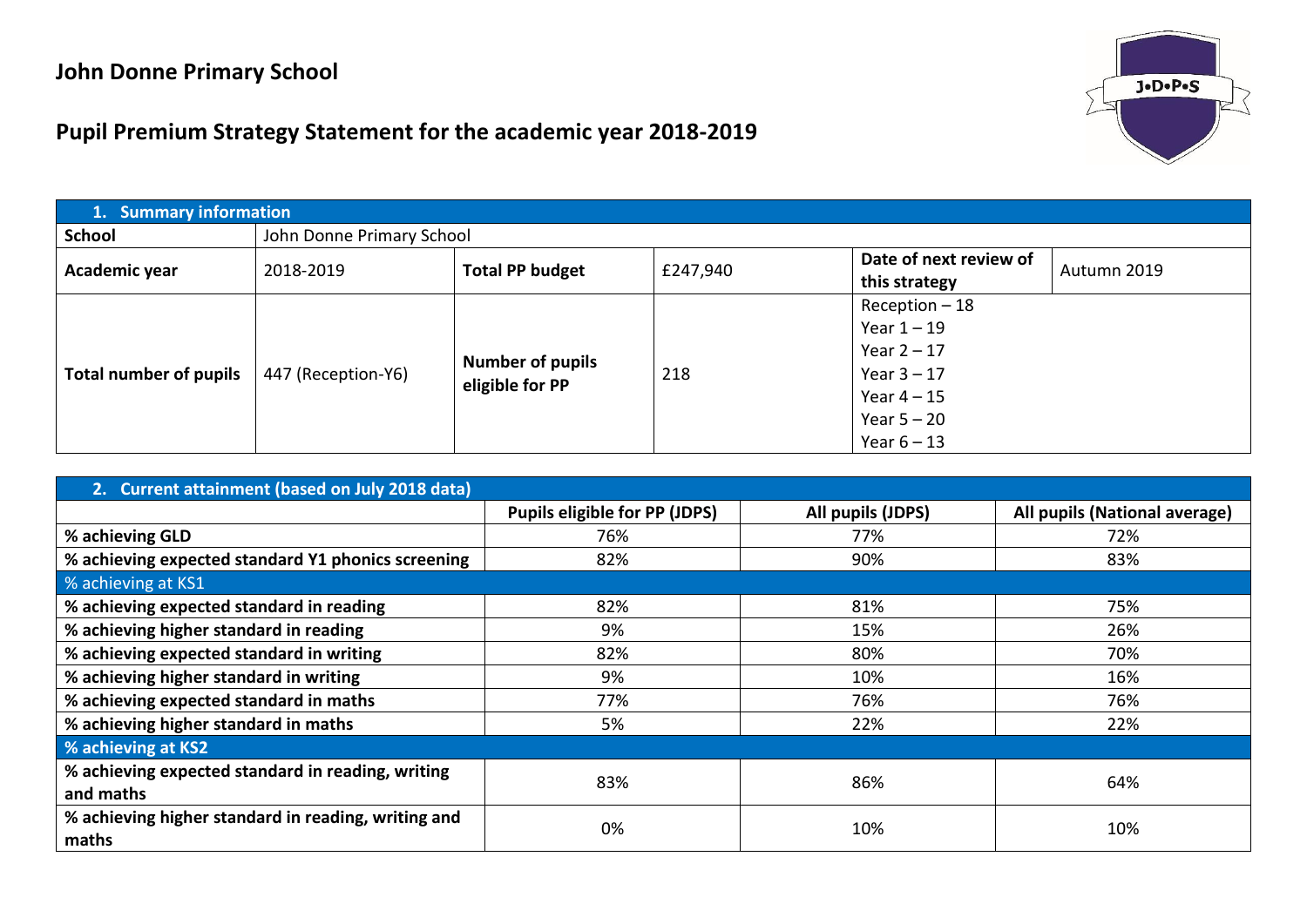| % achieving expected standard in reading | 88% | 90% | 75% |
|------------------------------------------|-----|-----|-----|
| % achieving higher standard in reading   | 41% | 54% | 28% |
| % achieving expected standard in writing | 79% | 90% | 78% |
| % achieving higher standard in writing   | 18% | 16% | 20% |
| % achieving expected standard in maths   | 88% | 90% | 76% |
| % achieving higher standard in maths     | 26% | 30% | 24% |

| Impact of expenditure last year (2017-2018) |                                                                                                                                                                                                                                                                                                                                                                                                                                                                                                                                                                         |
|---------------------------------------------|-------------------------------------------------------------------------------------------------------------------------------------------------------------------------------------------------------------------------------------------------------------------------------------------------------------------------------------------------------------------------------------------------------------------------------------------------------------------------------------------------------------------------------------------------------------------------|
| <b>Reception – GLD</b>                      | In Reception there were no significant gaps between the pupil premium and non-pupil premium groups. Both<br>groups achieved above the national average for all pupils. The use of pupil premium funding to provide additional<br>interventions was effective in closing the gap between pupil premium and non-pupil premium children.                                                                                                                                                                                                                                   |
| <b>Year 1 Phonics screen</b>                | There is a group of pupil premium children in this cohort who have very complex SEN needs as well as other barriers<br>to learning. The funding was used to support these children to be able to achieve broadly in line with the national<br>average for all pupils and higher than national average for the pupil premium group nationally. We do need to<br>revisit the pupil premium spending to ensure it is more effective in closing the gap in attainment within our school<br>(see proposed actions below).                                                    |
| KS1                                         | The pupil premium group of children are marginally outperforming the non-pupil premium group in all areas for<br>children working at the expected level. The interventions that are in place to support the children to achieve in line<br>with non-pupil premium children has been effective. We will need to revisit the pupil premium spending to ensure<br>that more children in the pupil premium group are able to achieve the higher standard in line with other groups (see<br>proposed actions below).                                                         |
| KS <sub>2</sub>                             | The gap between the pupil premium and non-pupil premium groups have significantly reduced this year through the<br>use of targeted interventions. The pupil premium group and non-pupil premium group are achieving broadly in line<br>with each other for reading and maths at the expected level and both groups of children are outperforming all<br>children nationally. The pupil premium spend will need to be reviewed to ensure that the gap between pupil<br>premium and all children for writing is narrowed more significantly (see proposed actions below). |

|   | 3. Barriers to attainment                                                                                                                                                                                                                         |
|---|---------------------------------------------------------------------------------------------------------------------------------------------------------------------------------------------------------------------------------------------------|
| A | Poor verbal communication skills and speech and language levels significantly below their peers                                                                                                                                                   |
| В | Entering school below age related expectations                                                                                                                                                                                                    |
| ◡ | Children and families facing social, emotional and mental health issues                                                                                                                                                                           |
| D | Poor attendance                                                                                                                                                                                                                                   |
|   | Parental engagement - families in our community face a number of additional pressures (e.g. housing, high mobility, status, financial difficulties<br>etc.) that can be barriers to providing the support they would like to offer their children |
|   | Limited exposure to enriching extra-curricular activities outside school                                                                                                                                                                          |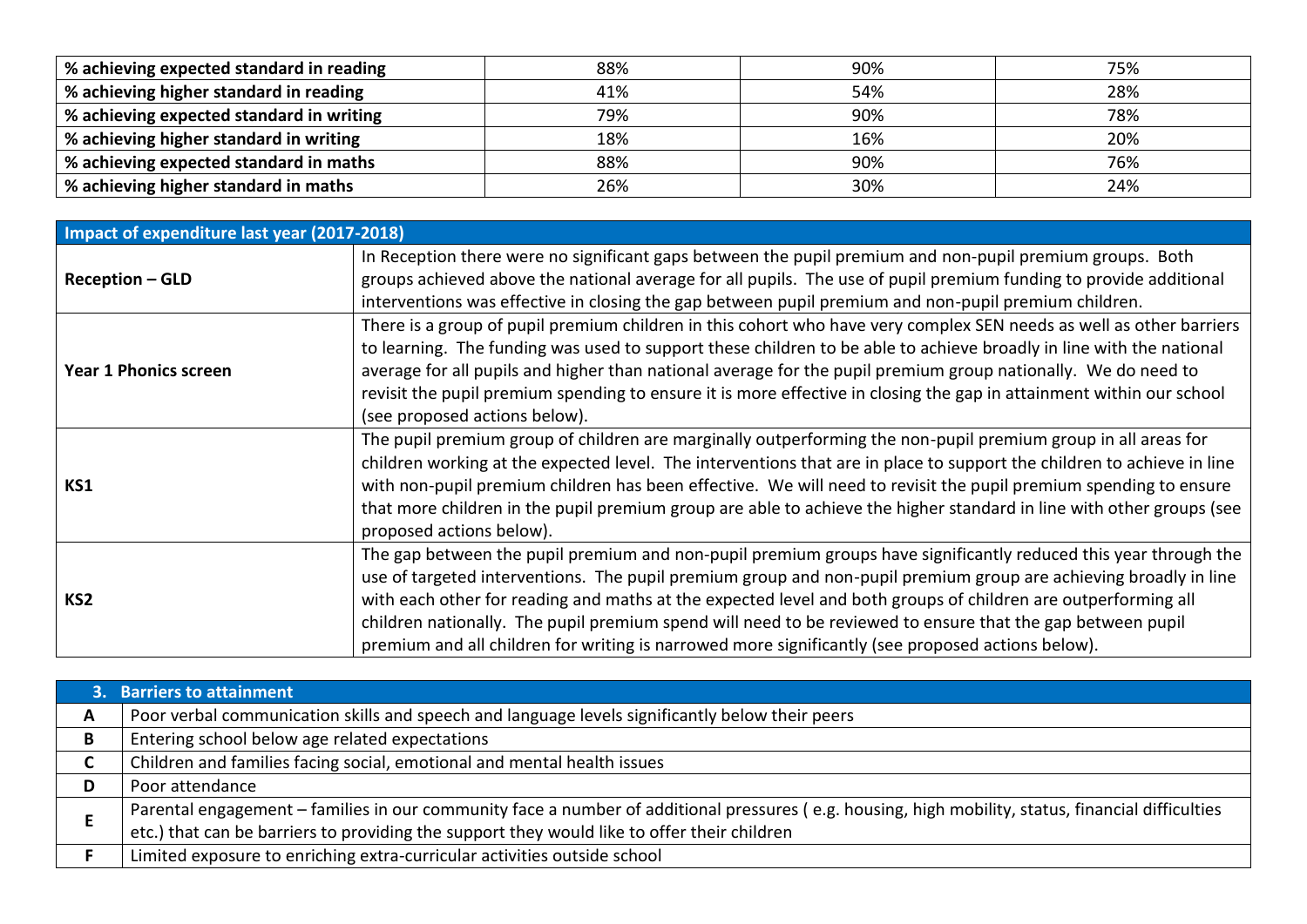|             | 4. Intended outcomes                                                                                                                                                                                                                                                                                                                                                               |                                                                                                                                                                                                                                                                                                                                                                                                                                                                                                                                                           |
|-------------|------------------------------------------------------------------------------------------------------------------------------------------------------------------------------------------------------------------------------------------------------------------------------------------------------------------------------------------------------------------------------------|-----------------------------------------------------------------------------------------------------------------------------------------------------------------------------------------------------------------------------------------------------------------------------------------------------------------------------------------------------------------------------------------------------------------------------------------------------------------------------------------------------------------------------------------------------------|
|             | <b>Intended outcomes</b>                                                                                                                                                                                                                                                                                                                                                           | Success criteria                                                                                                                                                                                                                                                                                                                                                                                                                                                                                                                                          |
| A           | The gap in children's language skills closes; children have the speech<br>and language skills necessary to access the curriculum and learning in<br>school. Specific speech and language needs are identified to ensure<br>early intervention is put in place.<br>Increase the number of pupil premium children reaching national<br>expectations or beyond across all key stages. | Early identification of speech and language need through<br>$\bullet$<br>progress and provision mapping meetings to ensure necessary<br>intervention is put in place.<br>Evidence through work in books, observations in classrooms,<br>discussions at progress and provision mapping meetings that<br>demonstrates that the interventions are accelerating the<br>progress of the children.<br>Children are able to fully engage in their learning and have the<br>necessary skills to access and maximise learning opportunities<br>throughout the day. |
| B           | Progress for children entering school below age related expectations is<br>accelerated so, as they move through the school, the gap between their<br>learning and the learning of others is narrowed.                                                                                                                                                                              | Early identification of need through progress and provision<br>$\bullet$<br>mapping meetings to ensure necessary intervention is put in<br>place.<br>Evidence through work in books, observations in classrooms,<br>discussions at progress and provision mapping meetings that<br>demonstrates that the interventions are accelerating the<br>progress of the children measured from their unique starting<br>points.                                                                                                                                    |
| $\mathbf C$ | To improve children's social, emotional and mental health wellbeing so<br>that specifically the pupil premium group of children are able to access<br>all aspects of learning.                                                                                                                                                                                                     | Children with social, emotional and mental health needs<br>identified during progress and provision mapping meetings and<br>the relevant intervention put in place (play therapy, learning<br>mentor sessions, HLTA intervention etc.)<br>Discussions with classroom teachers show that children are<br>more confident within the classroom so are more engaged with<br>their learning.                                                                                                                                                                   |
| D           | The attendance of the pupil premium group of children to be above the<br>national average and the percentage of persistent absentees to be<br>reduced.                                                                                                                                                                                                                             | Identified families will work with our Pastoral Manager who will<br>provide strategies to help increase the level of school<br>attendance.                                                                                                                                                                                                                                                                                                                                                                                                                |
| E           | Families are able to access support both in school and externally with<br>the conflicting pressures that they are facing so that they are in a better<br>position to be able to support their children and participate in school<br>life.                                                                                                                                          | Families in need of more targeted support are able to access the<br>appropriate strand of support with help from our Pastoral<br>Manager.                                                                                                                                                                                                                                                                                                                                                                                                                 |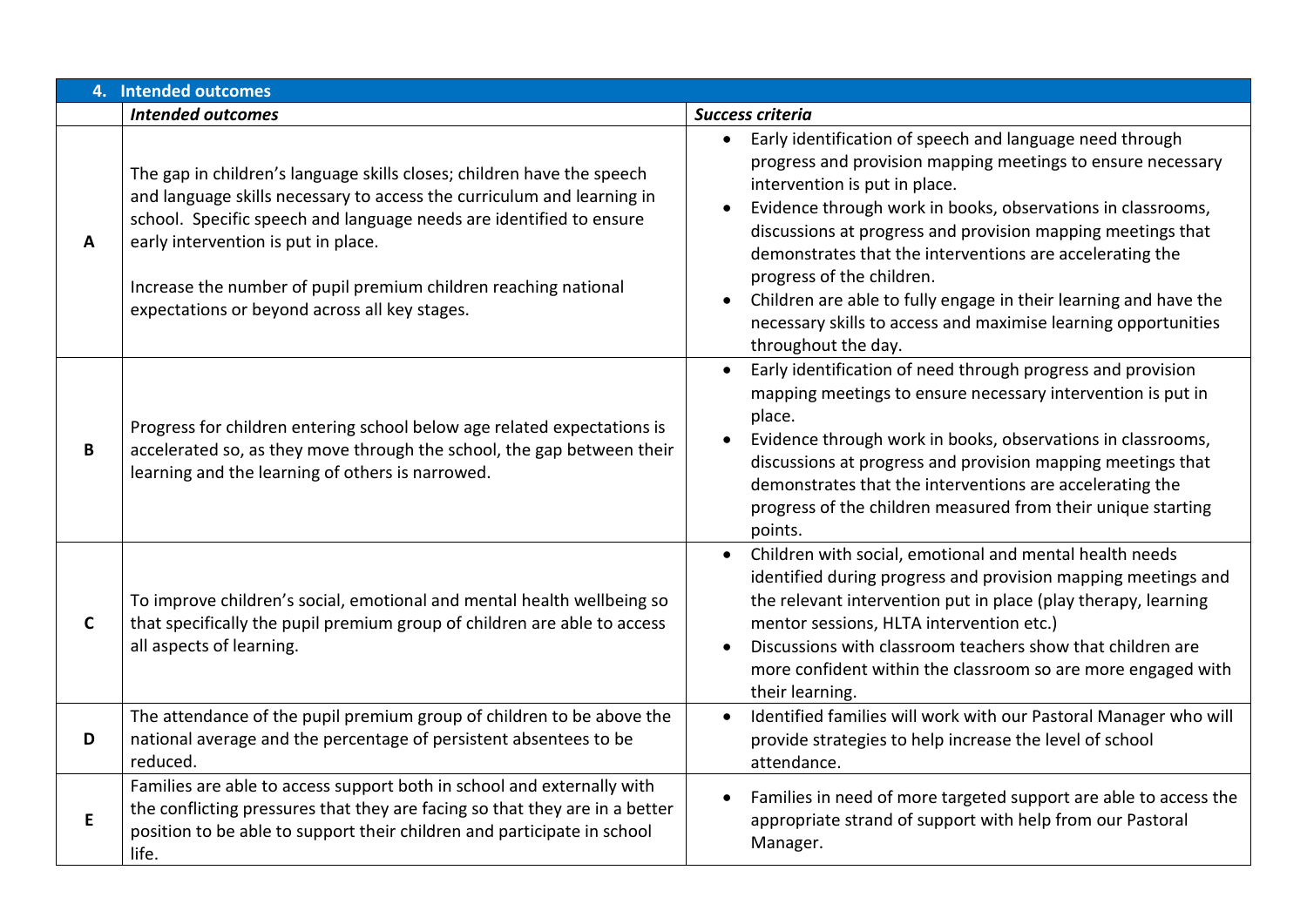|                                                                                                                                                                                                   | Increased number of families of pupils eligible for pupil premium<br>engaging in parent and family workshops, parent activities etc.                                                                 |
|---------------------------------------------------------------------------------------------------------------------------------------------------------------------------------------------------|------------------------------------------------------------------------------------------------------------------------------------------------------------------------------------------------------|
| All children in school have access to a wide range of curriculum<br>enrichment and extra-curricular activities to further broaden their<br>learning experiences and build their cultural capital. | More children eligible for pupil premium are accessing extra-<br>curricular activities.<br>Children are given access to experiences to develop their<br>cultural capital and breadth of experiences. |

## **5. Planned expenditure 2019-2020**

| <b>Actions</b>                                                                                                                                                                                          | Intended<br>outcomes | How we will monitor implementation                                                                                                                                                                                     | <b>Staff</b><br>lead | Date of<br>review | Cost     |
|---------------------------------------------------------------------------------------------------------------------------------------------------------------------------------------------------------|----------------------|------------------------------------------------------------------------------------------------------------------------------------------------------------------------------------------------------------------------|----------------------|-------------------|----------|
| Use of HLTA structure to run targeted interventions<br>(decided through progress and provision mapping<br>meetings) for pupil premium children to help<br>narrow the gap to non-pupil premium children. | A, B, C, F           | Evaluation of interventions<br>$\bullet$<br>Classroom observations<br>Work scrutinies<br>Teacher assessment<br>Key assessment points (R, Y1, Y2, Y4 and Y6)                                                            | CS, CW,<br>DI        | Autumn<br>2019    | £117,273 |
| Pastoral support from Pastoral Manager to help<br>families access the necessary support to help with<br>housing, immigration status, food banks etc.                                                    |                      |                                                                                                                                                                                                                        |                      |                   |          |
| Pastoral support from Pastoral Manager to support<br>children's social, emotional and mental health<br>wellbeing.                                                                                       |                      | Monthly meetings between HT and pastoral<br>manager to monitor support given to<br>parents<br>Monthly meetings between HT and pastoral<br>$\bullet$                                                                    |                      | Autumn            |          |
| Pastoral Manager to oversee and run School Council<br>which gives children valuable extra-curricular<br>activities and experiences therefore increasing their<br>cultural capital.                      | C, D, E, F           | manager to monitor attendance and<br>punctuality and the strategies that have<br>been in place for the families<br>School Council to present what they have<br>$\bullet$<br>been working on to the HT once a half term | <b>CM</b>            | 2019              | £25,657  |
| Attendance and punctuality monitored regularly by<br>Pastoral Manager with support provided where<br>needed.                                                                                            |                      |                                                                                                                                                                                                                        |                      |                   |          |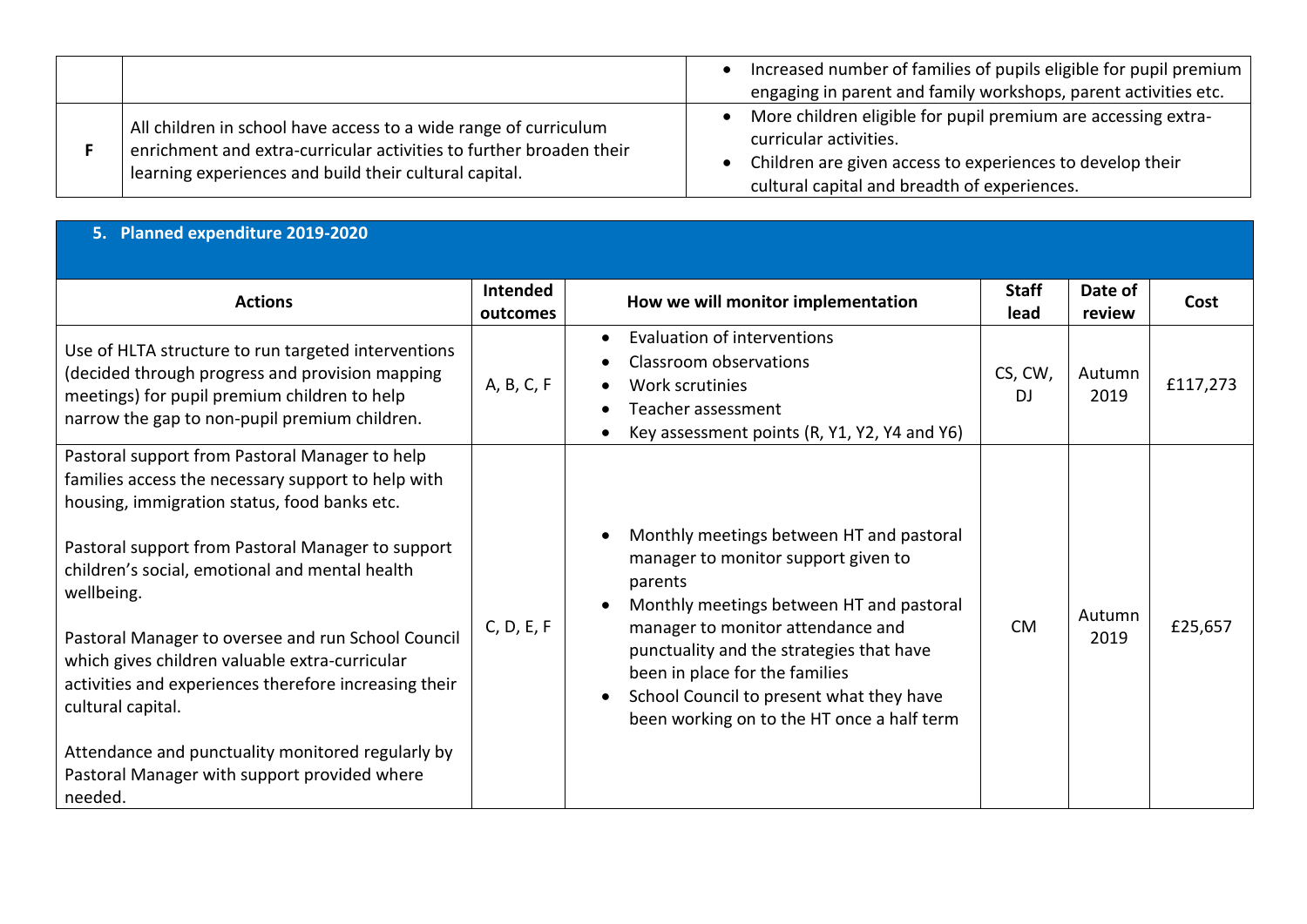| Curriculum enhancement provided through:<br>Forest Schools.<br>$\bullet$<br>Poetry projects (including external LAMDA<br>examinations).<br>Music and singing tuition (including external<br>$\bullet$<br>ABRSM examinations).                                                                                                                                                                                                                                                                                                                                                                                                                                                                                                                                    | A, B, C, F | Lesson observations<br>Poetry performances<br>Impact of sessions discussed during progress<br>and provision mapping meetings                                                                                                                                             | TC, NC,<br>AG, RH,<br><b>ARD</b> | Autumn<br>2019 | £32,835 |
|------------------------------------------------------------------------------------------------------------------------------------------------------------------------------------------------------------------------------------------------------------------------------------------------------------------------------------------------------------------------------------------------------------------------------------------------------------------------------------------------------------------------------------------------------------------------------------------------------------------------------------------------------------------------------------------------------------------------------------------------------------------|------------|--------------------------------------------------------------------------------------------------------------------------------------------------------------------------------------------------------------------------------------------------------------------------|----------------------------------|----------------|---------|
| In-class support and targeted interventions (decided<br>through progress and provision mapping meetings)<br>delivered by our Learning Mentor.                                                                                                                                                                                                                                                                                                                                                                                                                                                                                                                                                                                                                    | B, C       | Impact of sessions discussed during progress<br>$\bullet$<br>and provision mapping meetings every half<br>term<br>Monthly meetings between pastoral<br>$\bullet$<br>manager and learning mentor to evaluate<br>impact of sessions                                        | AR, CM                           | Autumn<br>2019 | £22,040 |
| Support from external professionals who work with<br>children who are identified as having a need<br>through progress and provision mapping meetings:<br>Speech and Language therapist works with<br>$\bullet$<br>children to assess their level of speech and<br>language need. She also trains adults in the<br>school to be able to deliver high quality<br>intervention.<br>Play therapist works with children to help<br>$\bullet$<br>support their social, emotional and mental<br>health wellbeing. She also works with<br>parents to suggest strategies that can be<br>used at home.<br>Educational Psychologist comes in to<br>$\bullet$<br>observe children and make<br>recommendations that can be put in place<br>both in the classroom and at home. | A, B, C    | Impact of interventions discussed during<br>progress and provision mapping meetings<br>every half term<br>CW to meet with SaLT and EP to identify<br>$\bullet$<br>need and evaluate interventions<br>CM to meet with Play Therapist monthly to<br>evaluate interventions | JE, AK,<br>MH, CW,<br><b>LN</b>  | Autumn<br>2019 | £16,832 |
| Workshops for parents based around phonics<br>delivered by the Trust early years and phonics lead<br>consultant to enable parents to support their<br>children with phonics learning at home.                                                                                                                                                                                                                                                                                                                                                                                                                                                                                                                                                                    | A, B       | RM to meet with EY Lead to evaluate<br>$\bullet$<br>workshops including take up from parents to<br>identify if there are any parents who need to<br>be targeted to attend                                                                                                | <b>RM</b>                        | Autumn<br>2019 | £14,038 |